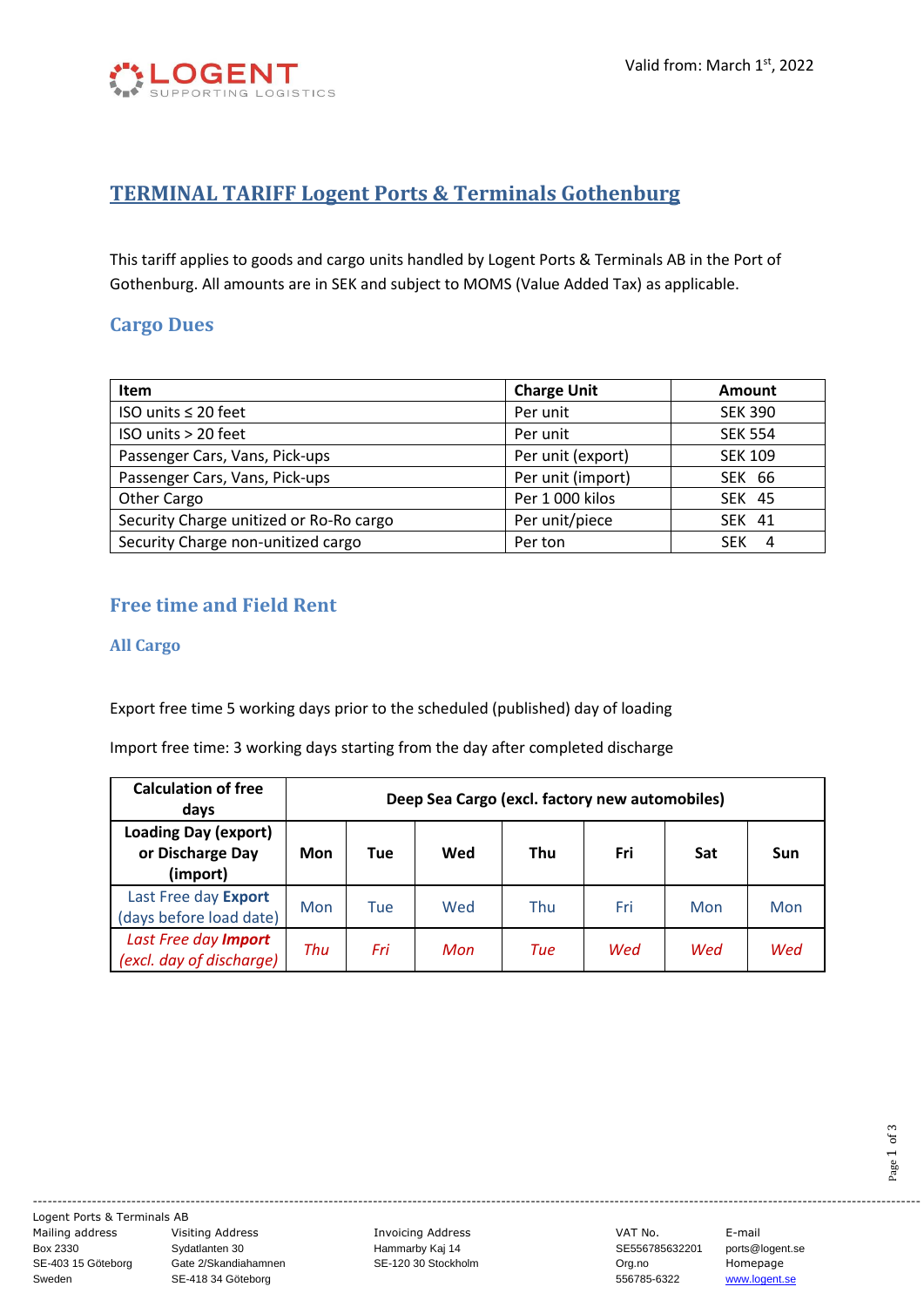

|                                                            | <b>Daily Charges</b>                  |                                             |                                             |  |
|------------------------------------------------------------|---------------------------------------|---------------------------------------------|---------------------------------------------|--|
| Storage charges per day (SEK)<br>after expiry of free time | Privately owned<br><b>Automobiles</b> | Machinery, pleasure<br>boats, yachts, other | Machinery, pleasure<br>boats, yachts, other |  |
| <b>DAYS</b>                                                | Import and<br><b>Export</b>           | vehicles and equipment<br>Import            | vehicles and equipment<br><b>Export</b>     |  |
| $1 - 3$                                                    | 114                                   | 342                                         | 228                                         |  |
| $4 - 7$                                                    | 228                                   | 569                                         | 342                                         |  |
| $8 - >$                                                    | 342                                   | 742                                         | 516                                         |  |

Storage charges for cargo and equipment types not listed above will be quoted on request.

| <b>Other Services</b>                                                              |                     |                     |
|------------------------------------------------------------------------------------|---------------------|---------------------|
| <b>Receipt and delivery charges</b>                                                | Receipt             | <b>Delivery</b>     |
| Normal ISO 20/40 units (lift on/off)                                               | SEK 472 per lift    | SEK 472 per lift    |
| General cargo (forklift handling)                                                  | SEK 206 per ton     | SEK 206 per ton     |
|                                                                                    | $(3 m3 = 1 ton)$    | $(3 m3 = 1 ton)$    |
| Oversized cargo case by case minimum SEK 569                                       |                     |                     |
| per piece                                                                          |                     |                     |
| <b>Boat-trailers</b>                                                               | <b>SEK 921</b>      | <b>SEK 921</b>      |
| Self-propelled units - minimum 569 per unit                                        | SEK 40 per ton      | SEK 40 per ton      |
| Cars (new) Delivery - not applicable to "en-bloc"<br>delivery to a single receiver | n/a                 | SEK 73 per car      |
| Factory-new Automobiles (export)                                                   | SEK 39 per car      | n/a                 |
| Automobiles (used)                                                                 | SEK 310 per vehicle | SEK 310 per vehicle |
| Removal of non-related items or garbage                                            | <b>SEK 1 293</b>    | SEK 1 293           |
| <b>Stuffing and Stripping</b>                                                      |                     |                     |
| On request                                                                         |                     |                     |

| <b>Additional Services</b>                                                                        | <b>Charge Unit</b> | <b>Amount</b>  |
|---------------------------------------------------------------------------------------------------|--------------------|----------------|
| Towing cars or Battery Start                                                                      | per vehicle        | <b>SEK 417</b> |
| Fill up (Gasoline/Diesel)                                                                         | per liter          | <b>SEK 66</b>  |
| <b>Charging of Electric Vehicles</b>                                                              | per vehicle        | <b>SEK 528</b> |
| Shunting/Moving/Additional lifts of units (e.g.<br>due to driver dropping unit in wrong location) | per move/lift      | <b>SEK 455</b> |
| Survey/Check of seals/damage report (when                                                         | per unit           | <b>SEK 297</b> |
| requested by the customer)                                                                        |                    |                |
| IMO-surcharge                                                                                     | per unit           | <b>SEK 304</b> |

------------------------------------------------------------------------------------------------------------------------------------------------------------------------------------ Logent Ports & Terminals AB

Mailing address Visiting Address Chronicing Address Invoicing Address Communist Communist Communist Communist<br>Box 2330 Sydatlanten 30 Hammarby Kaj 14 SE556785632201 ports@l Box 2330 Sydatlanten 30 Hammarby Kaj 14 SE556785632201 ports@logent.se SE-403 15 Göteborg Gate 2/Skandiahamnen SE-120 30 Stockholm Org.no Crg.no Homepage<br>Sweden SE-418 34 Göteborg SE-120 30 Stockholm 556785-6322 www.logent. Sweden SE-418 34 Göteborg SE-418 34 Göteborg Superversition States States States States States States States States States States States States States States States States States States States States States States States S